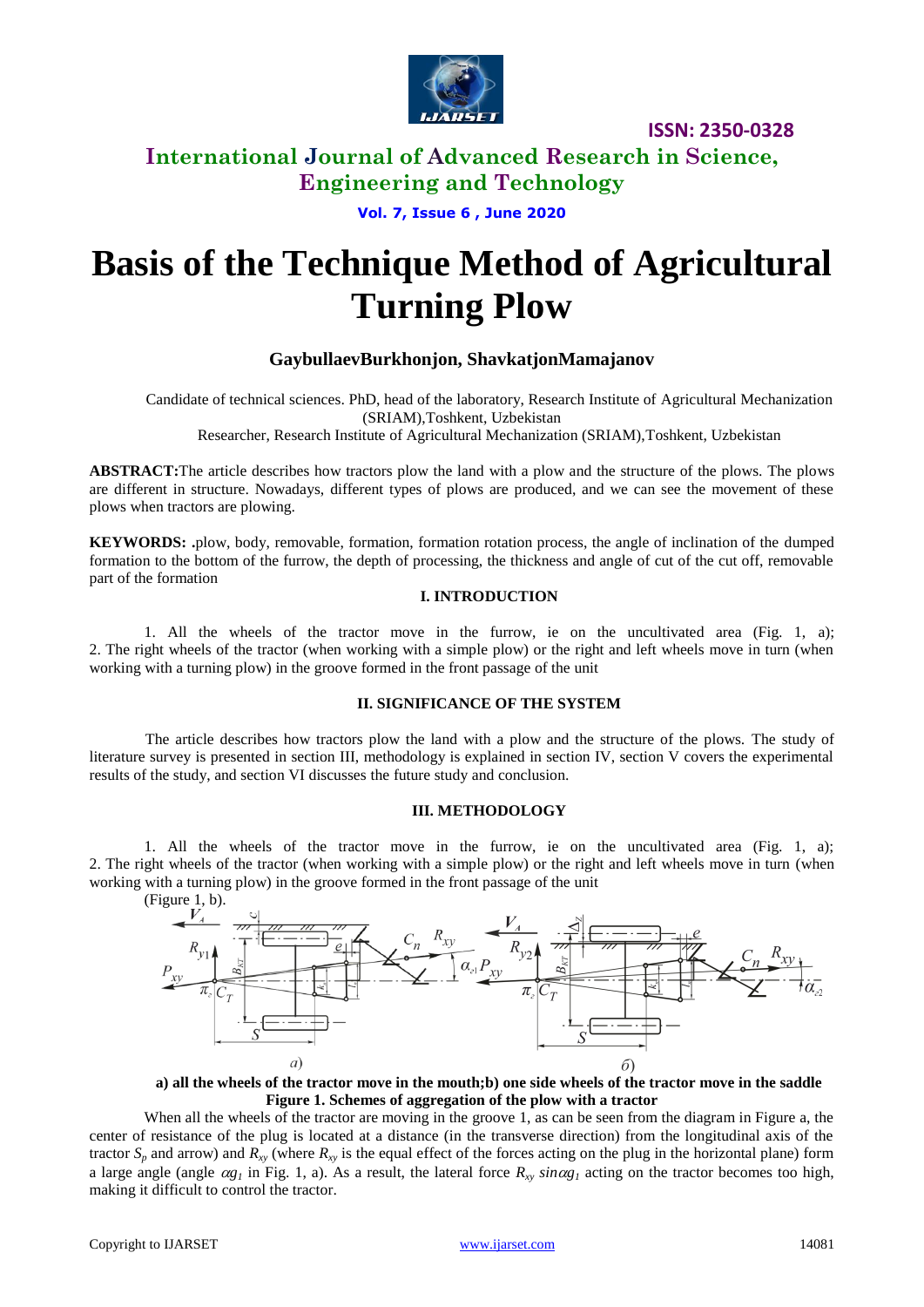

**ISSN: 2350-0328**

# **International Journal of Advanced Research in Science, Engineering and Technology**

## **Vol. 7, Issue 6 , June 2020**

In addition, in this case, the gravitational force acting on the plug will place an additional load on the field boards from the lateral component of the  $P_{XY}$ . As a result, the gravity of the plug increases.

#### **IV. EXPERIMENTAL RESULTS**

When the right or left wheels of the tractor move through the saddle

(Figure 1, b) The center of resistance of the plow is located on or near the longitudinal axis of the tractor. As a result, the lateral force  $R_x \sin \alpha g_2$  acting on the tractor wheels is reduced and the risk of the tractor being pushed to the side is reduced.

The schemes shown in Figure 1 and previous studies [2] according to

> $\overline{\phantom{a}}$ J  $\left(\frac{c+0.5(b_w+B_{KT})-(n-1)b_{\kappa}}{c} \right)$ L ſ  $+M+e+$  $= \arcsin \left( \frac{c + 0.5(b_u + B_{KT}) - (n - 1)}{c - 1} \right)$  $S + M + e + 0, 5nL$  $c_1 = \arcsin\left(\frac{c + 0.5(b_w + B_{KT}) - (n-1)b_w}{S + M + e + 0.5nL}\right)$  $\alpha_{21} = \arcsin\left(\frac{c + 0.5(b_w + B_{KT}) - (n-1)}{S + M + o + 0.5\pi L}\right)$ (1)

and

$$
\alpha_{22} = \arcsin\left(\frac{0.5(B_{KT} + b_w) - \Delta_Z - (n-1)b_{K}}{S + M + e + 0.5nL}\right),\tag{2}
$$

where *S*-distance from the wall to the leading wheel, m;

 $b_{sh}$  - width of the tractor tire, m;

 $B_{kt}$  - tractor collar, m;

*n -*number of plug housings, pcs;

*S* - lower suspension of the tractor suspension

the pressure of the wheels from the point where it is connected to it

longitudinal distance to the center, m;

$$
M = \sqrt{l_{\delta}^{2} - 0.25(l_{n} - \kappa_{n})^{2} - (H + a - H_{1})};
$$

 $l_b$  - lower longitudinal traction of the tractor suspension mechanism

length, m;

 $l_p$  - lower hanging (tie) points of the plug hanging device transverse distance between, m;

 $k_p$ -lower longitudinal traction of the tractor suspension mechanism transverse distance between points connected to the tractor, m;

*H*-lower of the suspension mechanism from the base plane of the tractor the anterior hinges of the traction are vertical to S (S1)distance, m;

*a* - driving depth, m;

 $N<sub>1</sub>$  is the bottom of the hanging device from the base plane of the plug vertical distance to the point of tie, m;

*e* - from the lower hanging point of the plug to the first housing longitudinal distance, m;

*L* - longitudinal distance between the plug housings, m.

Given the expressions (1) and (2) and  $R_x$  = nkabk (where  $R_x$  is the gravity of the plow;  $k$  -relative resistance of the soil to plowing; *a*-depth of tillage; *bk*-width of the plow body). The lateral forces acting on the tractor by can be expressed as follows

$$
R_{y1} = n \cdot \kappa \cdot a \cdot b_{\kappa} \cdot tg \left( \frac{c + 0.5(b_{\mu} + B_{KT}) - (n - 1)b_{\kappa}}{S + M + e + 0.5nL} \right) \tag{3}
$$

and